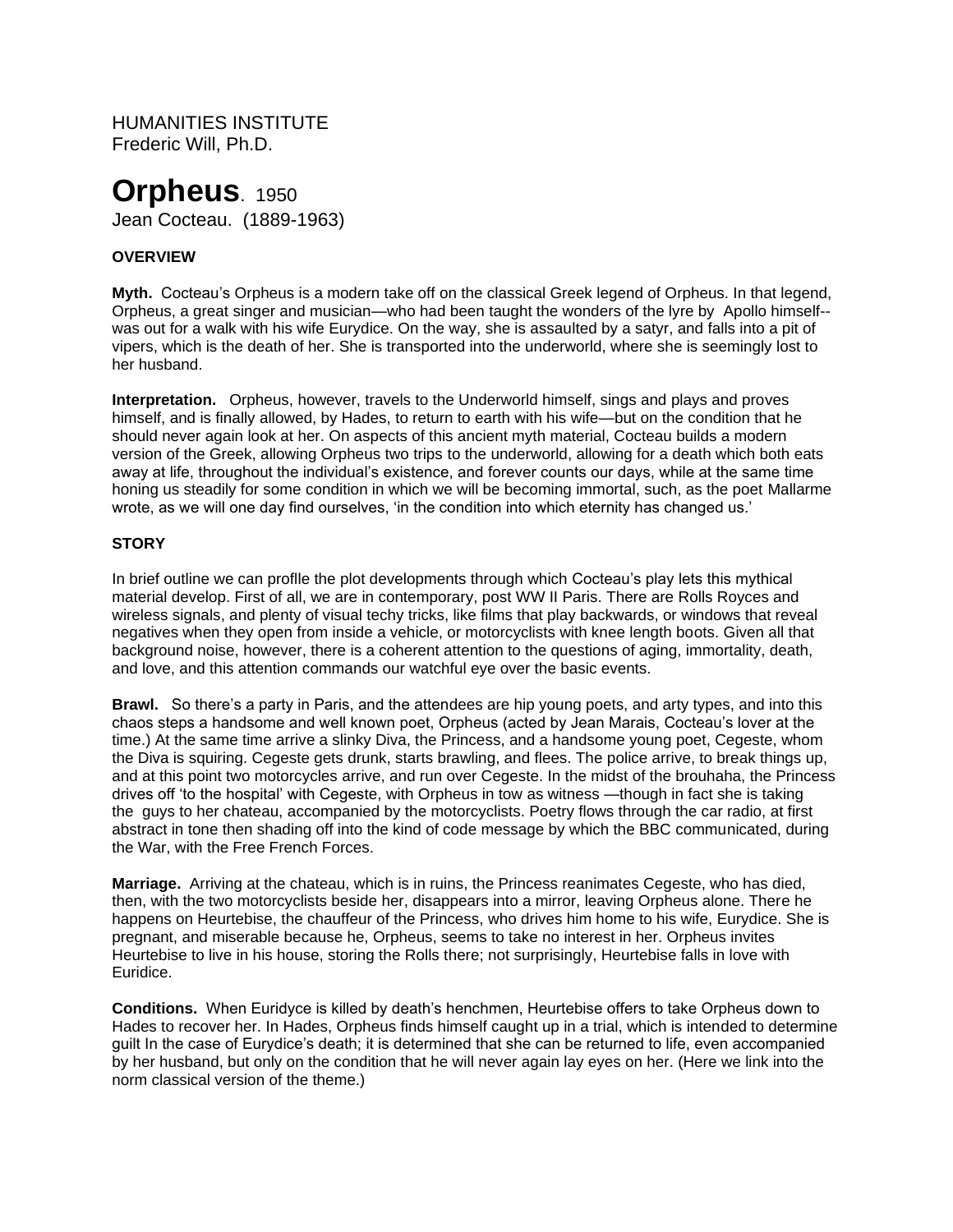**Culmination.** The culmination is at hand. Eurydice and Orpheus are back together again, but living under the non-looking agreement they have accepted. One day, teased by her husband's continual sessions of radio listening, on the Rolls Royce radio in the garage, Eurydice enters the garage. Orpheus inadvertently looks at her in the mirror of the vehicle, and she disappears. Orpheus dies at the hands of a mob, on suspicion of having provoked the death of Cegeste; then in the underworld Orpheus declares his love of death. This time a tribunal orders Orpheus sent back to earthly life, with his bride Eurydice; neither of them remembers their experiences in the underworld. Orpheus is about to become a dad. Heurtebise and the Princess meander across a desolate underworld landscape.

## **THEMES**

**Selfhood**. As Cocteau put it himself, the first theme is that of selfhood acquisition, after a sequence of harrowing experiences which drive one—as Orpheus was finally driven—to the limits of his viability on earth. One might say that Odysseus and Oedipus, in ancient Greek literature, were driven along similar paths to self-discovery.

**Immortality.** A second theme, which Cocteau himself disengaged from*Orpheus*, is that of immortality, which is introduced most directly by death, the Princess, when Orpheus has been sent down alone to the Underworld, separated again from Eurydice. This time death, perhaps feeling that Orpheus has won his relief in the end, confers immortality on Orpheus, and sends him back to life, without any remembrance of the travails that have won his release from death.

**Mirrors.** The film is concerned with mirrors through which we can slip away into another world, vanishing, or through which we can keep track of the toll time takes on us. Cocteau, a master of prestidigitation, is drawn to the tricks mirrors can fascinate us with.

**Trendiness.** This film, which spans the centuries with its ancient Greek myth foundation and its openness to the world of trendy music, hot styles, and the occasional Rolls Royce, takes a wide view of the human condition, closely watching it grow while remaining traditionally loyal to its roots.

## **CHARACTERS**

**Orpheus** is the character on whom the bulk of the argument rests. It is he who must learn (twice) the secrets of the journey to the underworld, he who must lose (twice) his wife, he who, ever the artist, must be doomed to a fatal interest in the unintelligible code emissions from the BBC.

**Eurydice.** Eurydice is the wife of Orpheus ,who though ignored by him, at the start of the film, falls in love with him anew by film's end, when Orpheus returns a second time from the underworld, and both of them are freed from their memories of Hades.

**Princess.** The princess Is a personification of death, as well as a slinky and seductive lady who ultimately confers immortality on Orpheus, and sends him back to the upper world and to his wife.

#### CHARACTER ANALYSIS

### **ORPHEUS**

**Character** Orpheus is the main character, a successful modern poet, a great musician drawn from myth, and in the end a kind of family man, with Eurydice. This figure is less a character, with distinctive traits, than a profile in myth. He represents the greatest of singers, the greatest of adventurers—to the underworld, and the immortal in the part of us that is song.

**Parallels**. When one thinks of the Hellenic underworld, Homer's*Odyssey* comes to mind, for there we see Odysseus and his men crowded over a seething pit, within which are the living, but death bound, souls of the departed. We think too of the great bards who, within Homer's poems, excel at recounting the